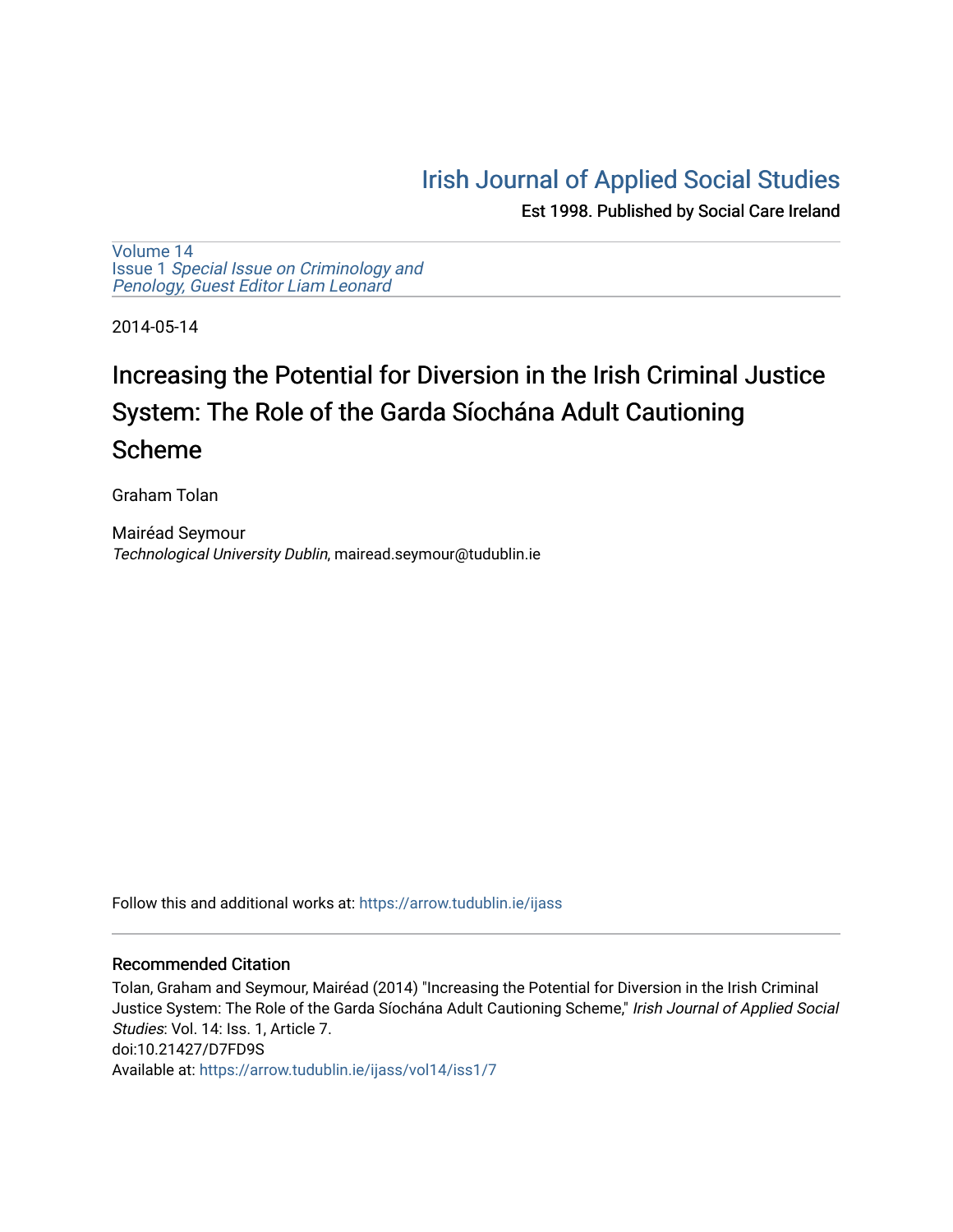### **Increasing the potential for diversion in the Irish criminal justice system: The role of the Garda Síochána Adult Cautioning Scheme**

Graham Tolan & Mairéad Seymour<sup>i</sup> grahamtolan@gmail.com

© Copyright Irish Journal of Applied Social Studies ISSN 1393-7022 Vol. 14(1), 2014, 60-71.

#### **Abstract**

Established in 2006, the Garda Síochána Adult Caution Scheme provides a mechanism to divert adult offenders, aged 18 years and over, from the criminal justice system by way of a formal police caution in lieu of prosecution before the courts. Drawing on statistical data provided by the Central Statistics Office, this paper explores the use of the scheme over a five year period from 2006 to 2010. It identifies the types of offences for which cautions are most commonly administered, the age and gender profile of offenders involved, variability in the application of the scheme across the country, and the extent to which offenders come to the attention of An Garda Síochána post-caution. Overall, the paper analyses the role of adult cautioning in the Irish context and provides some observations on the potential for increased diversion, through expanding the remit of the scheme in future years.

Keywords: cautioning; caution scheme; diversion; An Garda Síochána

#### **The adult cautioning scheme**

The introduction of a structured diversionary scheme where an offender receives a formal police caution in lieu of prosecution before the courts has been in existence in Ireland since 01 February 2006. The scheme was established in light of growing recognition of the need to use alternative measures to divert offenders from the criminal justice system in order to reduce the volume of cases appearing before the District Court. Among the conclusions of a report that reviewed the manner in which crimes were prosecuted in Ireland (Nally Report) was a recommendation to extend provision for the use of on-the-spot fines and a recommendation to develop a system whereby instead of prosecution, warnings would be issued to offenders by An Garda Síochána, in 'certain circumstances' specified by the Director of Public Prosecutions (DPP) (Public Prosecution System Study Group, 1999, p. 42).

The purpose of the adult cautioning scheme is to provide an alternative to prosecution for specific offences, where the prosecution of such an offence is not in the public interest (An Garda Síochána, 2006). In determining if it is in the public interest to issue a caution, consideration must be given to the nature of the offence committed, the circumstances surrounding the offence as well as to the suitability of the alleged offender for inclusion in the scheme. Initially, the scheme catered for 14 offences, but following a review in 2009, this was extended to 20 offences. Specifically, the offences to which the scheme applies are for the most part of a minor nature and low monetary value (less than  $\epsilon$ 1,000) and include theft, handling or possessing stolen property, damaging or threatening to damage property, assault, public order, and some liquor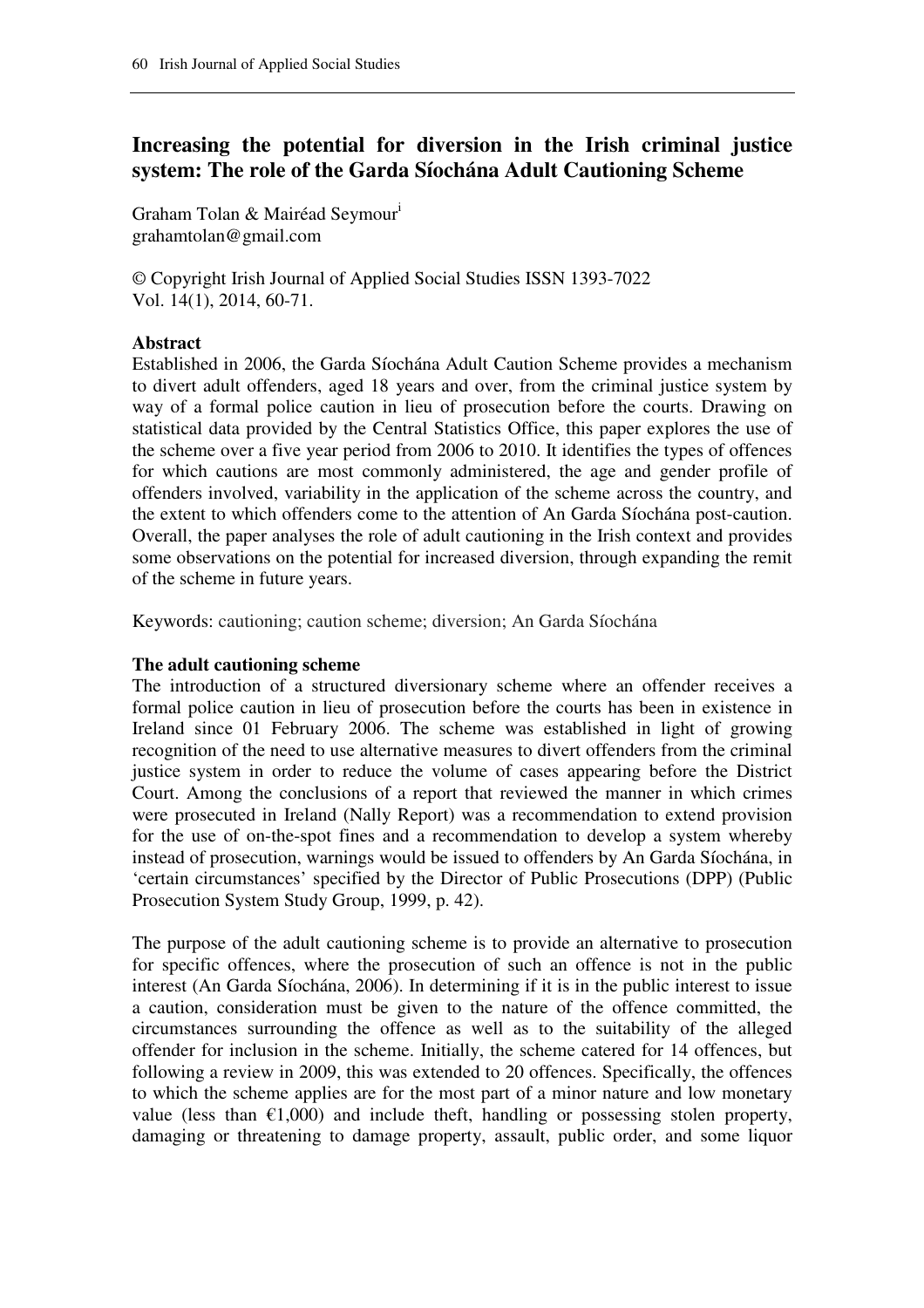licensing offences. <sup>ii</sup> The offence of possession of cannabis resin had been included on the schedule of offences but was excluded prior to the implementation date.<sup>iii</sup>

A further criterion to determine whether a caution in lieu of prosecution is in the public interest is the offender's previous involvement with the criminal justice system. The scheme is primarily targeted at individuals with no previous adult convictions who 'may be dealt with effectively and deterred from acting in a criminal manner in the future through cautioning rather than prosecution' (An Garda Síochána, 2006, 2009). Although provision is made under the scheme for a caution to be used in lieu of prosecution for a second or subsequent offence in exceptional circumstances, such as where the subsequent offence is of a trivial nature, or where a substantial time period has lapsed since the administration of the first caution, anecdotal evidence suggests that very limited use of cautions is made in these circumstances. Where an offender is deemed suitable for a second or subsequent caution, An Garda Síochána is required to seek the permission of the DPP before the caution is administered (ibid., 2006, 2009).

In addition to meeting the standards of public interest, a number of other conditions must be met prior to the application of a caution. Firstly, the investigating member of An Garda Síochána must establish the existence of prima facie evidence of the offender's guilt. Secondly, the recipient of the caution must admit the offence. Thirdly, An Garda Síochána must be satisfied that the offender understands the significance of the caution and fourthly, the offender must consent to the caution in writing. A final consideration in the decision relates to the views of the victim. The directive on the scheme stipulates that an account of the effect of the offence and any reasons why a caution should not be administered should be sought from the victim 'if reasonably possible' before a decision is taken to caution or prosecute (An Garda Síochána, 2006, 2009). Although the victim's perspective is an influential factor, it does not override other considerations, and a caution may be administered without the victim's consent. In such cases, direction may be sought from the DPP, who will ultimately decide whether a caution or a prosecution is warranted. Indeed in any circumstance where doubt exists about the suitability of an offender's inclusion in the scheme, the matter may be submitted to the area Superintendent for a decision, or alternatively direction may be sought from the DPP. Overall, while members of An Garda Síochána are obliged to take cognisance of the nature and circumstances of the offence, as well as the past criminal history of the offender in question, they retain the discretionary power to prosecute an individual for an offence under the scheme if a caution is considered to be an inappropriate course of action (ibid., 2006, 2009). With few exceptions, cautions are administered in Garda stations by a Superintendent or an Inspector acting on behalf of a Superintendent.

A central benefit of the adult caution scheme is the option to avoid a criminal conviction and its associated consequences. That said, it is important to note that cautions are formally recorded and should be disclosed in court where subsequent criminal proceedings are taken against the offender. Under the English adult cautioning system, details of a caution appear on any subsequent requests under the Data Protection Act and may also be disclosed for employment vetting purposes (Office for Criminal Justice Reform, 2008). The situation differs from the Irish context where an offender's caution history is not disclosed to third parties through vetting requests (Garda Vetting Office,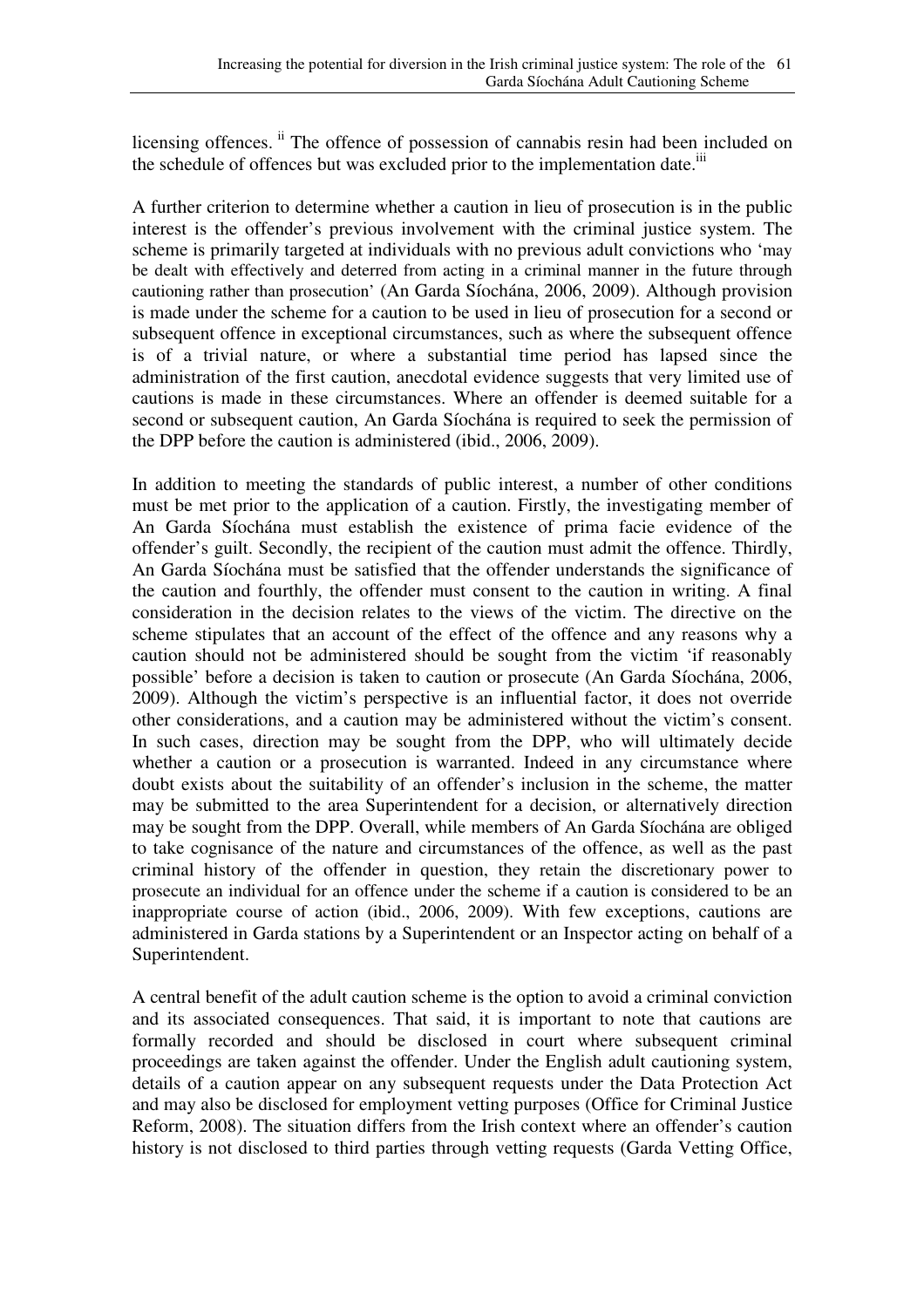2011). The arrangement permits the recipient of a caution to avoid the long lasting effect a conviction can have on an individual's ability to secure employment or a visa to travel abroad. This is particularly significant given that at the time of writing, Ireland is the only EU country that does not have a scheme to expunge criminal convictions after a specified period of time, meaning that a criminal conviction may act as a potential barrier to employment and reintegration regardless of the time period that has lapsed since the original conviction, or the seriousness of the offence.<sup>iv</sup>

#### **The rationale for diversion**

Adult cautioning is situated within the broader realm of an expanding range of strategies designed to divert offenders away from the formal criminal justice system. The growth of diversionary mechanisms emerged in an international context against the backdrop of the 'nothing works' debate which created a strong sense of pessimism about the effectiveness of custodial and community-based rehabilitation programmes to reduce levels of re-offending (Brody 1976; Martinson 1974). Although the material upon which the 'nothing works' argument was constructed was subsequently called into question, it nevertheless succeeded in raising concerns about the effectiveness of traditional criminal justice approaches in responding to offenders who commit crimes of a minor nature. In tandem with this concern, increased recognition of the cost implications of drawing low-level offenders into the more punitive echelons of the criminal justice system created an impetus to develop a system to divert such offenders from prosecution or from custody. Diversionary mechanisms are an appealing option to ameliorate the difficulties caused by expanding prison populations and overburdened courtrooms especially in the context of the development of managerialism in criminal justice and declining resources to tackle criminal justice matters (Garland, 1996; O'Callaghan, Sonderegger & Klag, 2004; Potter & Kakar, 2002).

The administration of a formal caution by the police to individuals who commit minor offences is in line with the ethos espoused by proponents of diversionary initiatives who argue that, as there is a scale of offences covering the most minor indiscretions to the most serious, so too there should be a scale of sanctions and punishment. In this regard, it is contended that the decision of the courts should be reserved for more serious offences, with diversionary programmes utilised for more minor indiscretions (Davies, Croall & Tyrer, 2009). Cautioning as a form of diversion represents a non-punitive opportunity for an offender to avoid criminal justice proceedings and the stigma associated with appearing before the courts (O'Callaghan *et al.*, 2004). The significance of reducing exposure to shameful and stigmatizing experiences is highlighted by proponents of labelling theory, some who argue that the likelihood of deviance increases when 'the labelled person conforms to the stereotypical expectations of others' (Liska & Messner 1999 in Bernburg & Krohn, 2003, p.1289). An alternative perspective is that the probability of deviance rises when access to conventional opportunities such as employment is reduced as a result of individuals being labelled as deviant (Sampson & Laub, 1993).

#### **Criticism of diversion**

Critics warn of the distinct danger that diversion can lead to what is known as a 'netwidening' effect. Net-widening refers to the situation where individuals who may have previously been dealt with informally, such as receiving a reprimand or a telling-off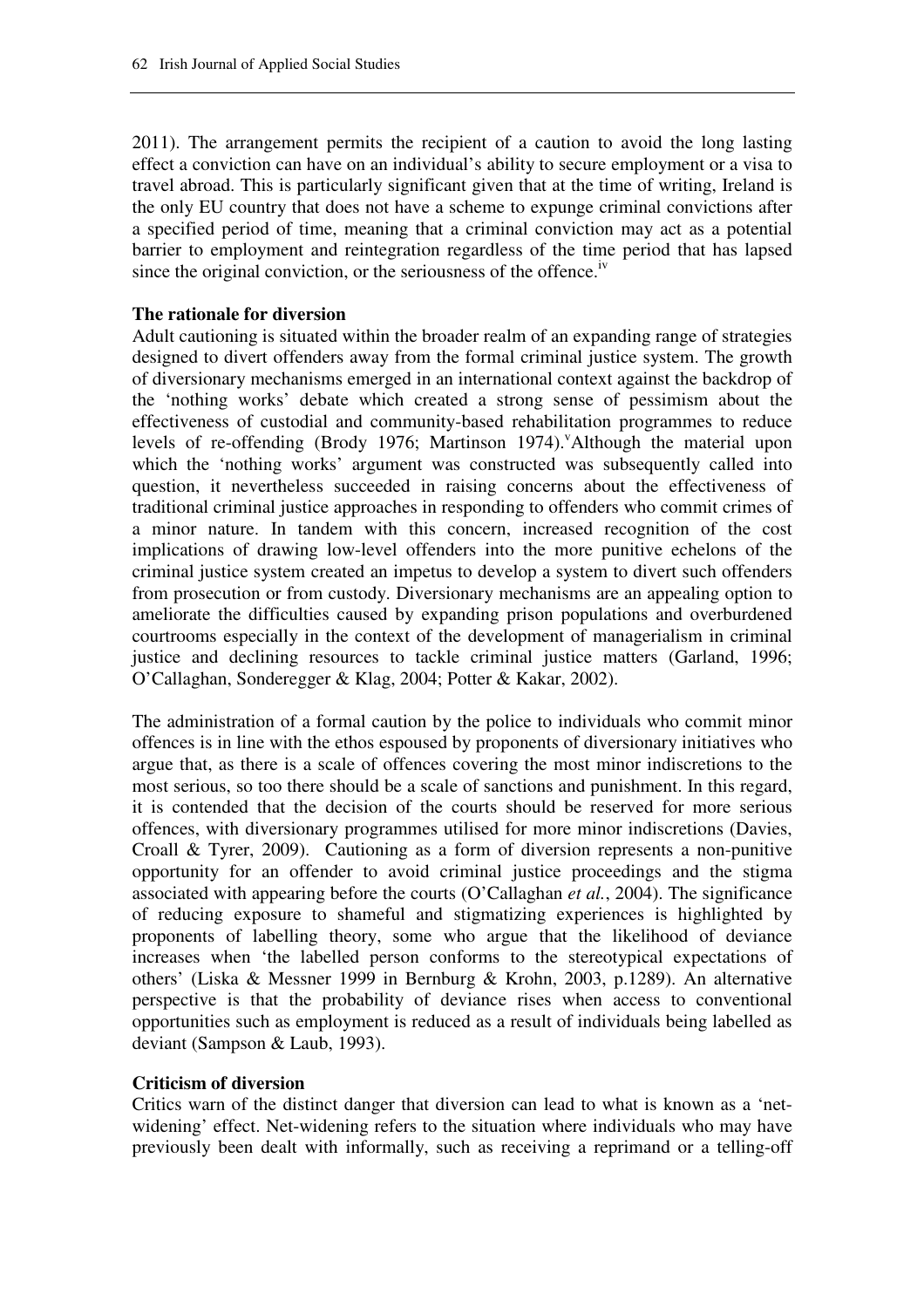from a police officer, are now brought into the criminal justice system as new formal mechanisms for dealing with their offending have been introduced (Department of Justice, Equality and Law Reform, 2010; O'Callaghan *et al.*, 2004). The net effect is an increase in the numbers of individuals entering the criminal justice system due to an expansion in the provisions to address their criminal behaviour (ibid, 2004). A netwidening effect may also occur where individuals are subjected to 'more intrusive measures and disguised social control in the name of diversion than if they had been punished by the courts and placed in custodial institutions' (Lo, Maxwell & Wong, 2006, p. 17).

One of the strongest criticisms levelled at diversionary mechanisms relates to what Fischer *et al.* (2002, p. 402) describe as 'its potential infringements on 'justice' through the erosion of due process rights of the accused, and indirectly, the increase of social control'. As outlined above, a core condition of eligibility for inclusion in diversion schemes, such as the Adult Caution Scheme, is that the offender admits guilt. Commenting on the situation for young offenders referred to the Garda Juvenile Diversion Programme in Ireland, Griffin (2004, p. 5) argues that in consenting to a caution 'the offender relinquishes the rights implicit in the formal criminal justice system' including the presumption of innocence and the right to a fair trial. Sanders (1988, p. 516) argues that as suspects tend not to seek legal advice where diversion is being considered, they are unlikely to be informed of the 'legal defences' which could vindicate them in the same way as if they had gone forward for prosecution and had legal representation. A number of commentators also question the perceived voluntary nature of participation in diversionary mechanisms. O'Callaghan *et al.* (2004, p. 194), for example, posit that 'coercive strategies' are an aspect of all diversion programmes insofar as 'offenders are confronted with the decision to do something about their drug problem (e.g., undergo therapy) or face legal consequences, such as imprisonment'. In drawing together his case, Sanders (1988, p.516) outlines three grounds to dispute the voluntary nature of consent given by suspects in the context of diversion. First, he suggests that many will not be aware that an acquittal is possible; second, suspects may not realise that they have a choice; and thirdly he argues that 'choice is not real when prosecution is the real or perceived alternative'.

#### **Methodology**

The research upon which this article is based examines the use of the adult caution scheme in Ireland over a five year period from its inception in 2006 to 2010. Statistical data on the use of adult cautioning was accessed by way of a direct written request to the Central Statistics Office (CSO). The research sought to provide a profile of recipients subject to the adult caution scheme, and to this end, data was requested from the CSO on offenders' age, gender, and nationality. Data was also sought on the use of the adult caution scheme for different types of offences. While the offences eligible for inclusion in the scheme are restricted to a select number of relatively minor offences, as described earlier in this paper, we were interested in establishing the extent to which cautioning was used in response to these specific offences and how practice differed across Garda regions. Finally, one measure of the effectiveness of any intervention designed to divert offenders from the criminal justice system is the extent to which it contributes to reducing the propensity for further offending. With this in mind, data was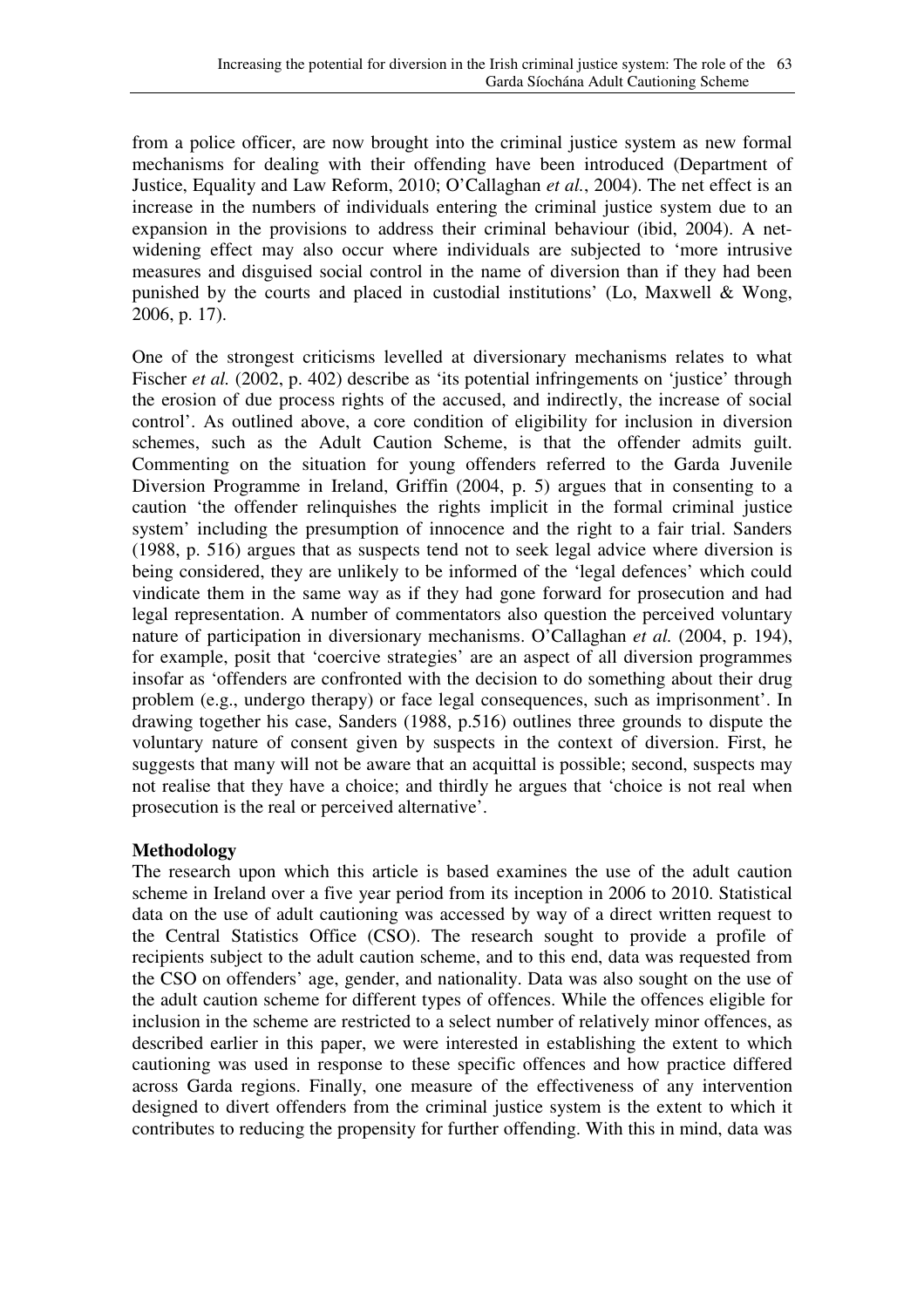requested on any subsequent alleged criminal behaviour recorded over a one year period following the imposition of the caution.

Crime statistics produced by the CSO are derived from the Garda computerised database system for recording crime (the PULSE system). It is worth noting that the manner in which crime is classified for the purposes of the scheme differs to how it is categorised by the CSO so, for example, offences recorded in the PULSE system under the Intoxicating Liquor Act 1927, the Intoxicating Liquor Act 2003, and the Licensing Act 1872 respectively are categorised by the CSO under one combined heading 'Liquor Licensing'. Overall, the 20 offences that are eligible for adult cautioning are recorded by the CSO under the categories of assault, criminal damage, drunkenness, handling stolen property, liquor licensing, public order, theft, and trespass. Differences in how data are recorded bring to mind Jupp's (1989) assertion that incongruence often exists between the information available and the information sought for research purposes.

#### **Findings**

The key findings of the study are presented below under three main headings (a) profile of the recipients of the adult cautioning scheme; (b) use of the cautioning scheme; and (c) subsequent contact with the criminal justice system.

#### Profile of the recipients of the adult cautioning scheme

Analysis of the data from 2006 to 2010 identifies that the majority of recipients of adult cautioning are aged between 18 and 32 years. Drawing on statistical information from 2010, it emerges that 43 per cent of recipients of the scheme were aged between 18 and 22 years, and a further 29 per cent were aged between 23 and 32 years. That almost three-quarters (72 per cent) of those in receipt of adult cautions were aged between 18 and 32 years is not unexpected given the well-documented phenomenon, captured through the age crime curve, which points to a peak in offending behaviour towards late adolescence and early adulthood followed by a relatively dramatic decline in the propensity to offend thereafter, and then a more gradual tapering out of offending behaviour over time (Bottoms & Shapland, 2011). The dominance of male offenders in criminal justice statistics was also reflected in the gender profile of persons subject to adult cautioning. Examination of the gender profile over the five year period from 2006 to 2010 identifies that 73 per cent of persons who availed of the scheme were male and 27 per cent were female. Despite the increased cultural diversity of Irish society, criminal justice data on the nationality or ethnic background of offenders remains limited with some exceptions (e.g. the Irish Prison Service 2011). Data on the race or ethnicity of participants of the adult cautioning scheme, while captured on the Garda Pulse system, are not available from the CSO.

#### Use of the cautioning scheme

As outlined in Table 1, since the inception of the scheme, the number of incidents dealt with by way of adult cautioning has more than doubled rising from 3,865 in 2006, to a total of 9,308 in 2010. Overall, a total of 38,350 incidents have been resolved through the use of cautioning over the five year period from 2006 to 2010. When the number of cases dealt with in this way is examined as a proportion of the total offences that are deemed eligible for the scheme, it emerges that there has been a steady increase in the proportionate use of cautioning as a response to criminal behaviour. However, the data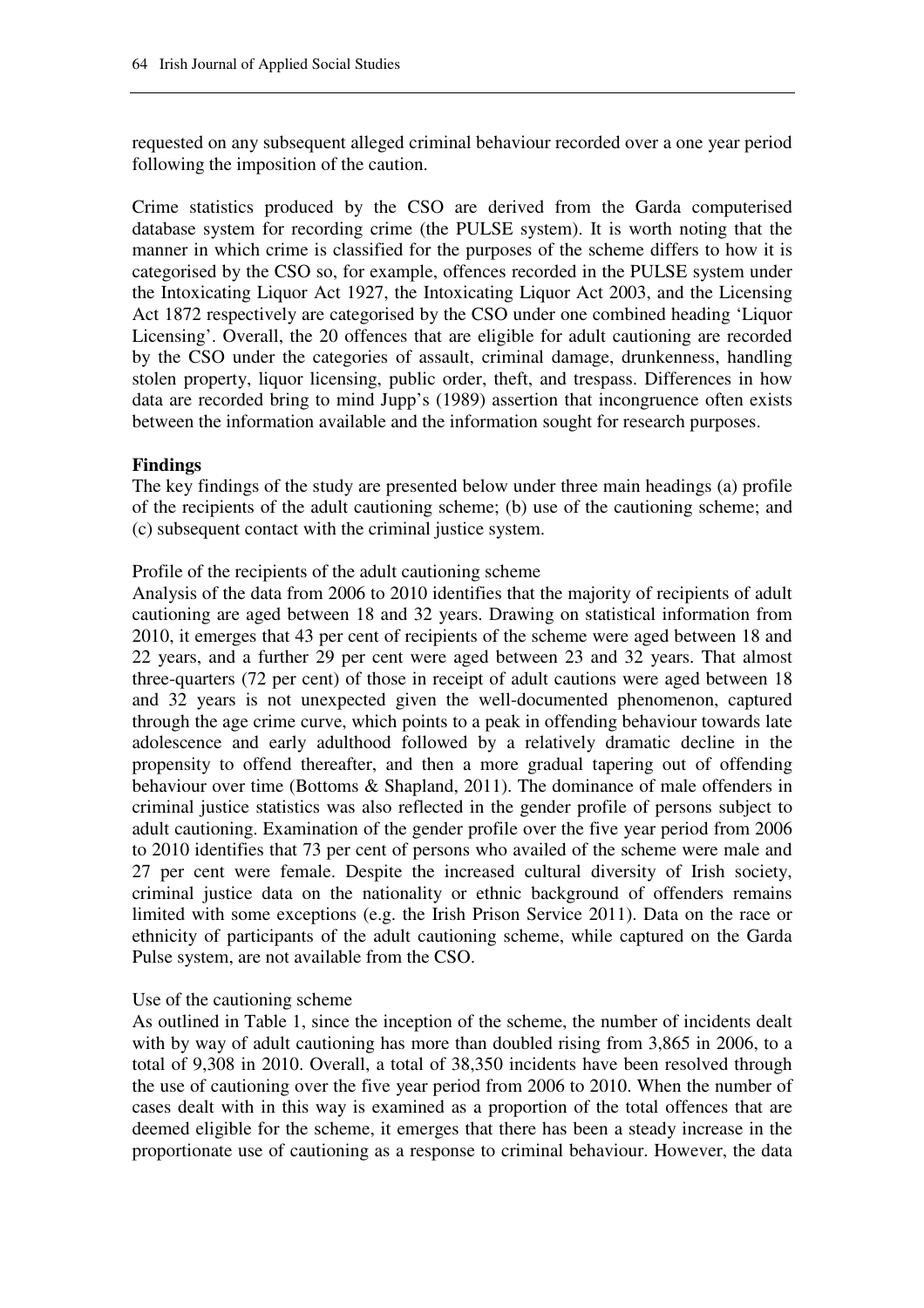also highlight that cautioning is used in response to a very small proportion of eligible offences. For example, in 2006, just three per cent of the total incidents considered eligible for adult cautioning were dealt with in this manner. Although the proportion increased to 5.2 percent in 2007, and rose further to 6.3 per cent in 2008, 7 per cent in 2009 and 7.3 per cent in 2010, the overall increase has been very modest. Taken together, it emerges that on average just 5.8 per cent of eligible offences were dealt with by way of adult caution in the period from 2006 to 2010 inclusive. One possible explanation is that individuals are generally not considered suitable for inclusion in the scheme if they have a previous conviction or caution. This means that while the offence may be considered 'eligible', the case is excluded on the grounds of the offender's previous involvement with the criminal justice system. Analysis of the data found minor regional variation in the extent to which the scheme was used. The Western region recorded the highest number of adult cautions (9.4%) followed by the South Eastern region (7.8%), the Southern region (7.6%), Dublin (7%), and the Northern and Eastern regions respectively (6.6%).

| Year                            | 2006    | 2007    | 2008    | 2009    | 2010         |
|---------------------------------|---------|---------|---------|---------|--------------|
| <b>Total number of eligible</b> | 129,985 | 134,595 | 140,052 | 131,921 | 126,789      |
| incidents                       |         |         |         |         |              |
| <b>Number of incidents</b>      | 3,865   | 7,124   | 8,831   | 9,222   | $9.308^{vi}$ |
| dealt with by adult             |         |         |         |         |              |
| cautions                        |         |         |         |         |              |
| % of incidents dealt            | 3%      | $5.2\%$ | $6.3\%$ | $7.0\%$ | 7.3%         |
| with by adult caution           |         |         |         |         |              |

**Table 1: Incidents dealt with by way of an adult caution 2006 - 2010** 

Analysis of the data identifies that of the 9,308 incidents resolved through cautioning in 2010, 44 per cent related to public order offences and 32 per cent to the offence of theft (non-person). Overall, cautions issued in respect of the crime categories of public order and theft accounted for more than three-quarters of total cautions issued under the scheme in 2010. Drunkenness accounted for just 12 per cent of incidents dealt with by way of caution, followed by criminal damage (5 per cent), assault (4 per cent) and trespass (2 per cent). The accumulative total of handling stolen goods, liquor licensing offences and theft from person accounted for just one per cent of incidents where cautions were administered in 2010.

In order to place the use of cautioning in context, the number of incidents where cautions were issued was explored against the backdrop of the total numbers of offences in each category. As demonstrated in Table 2, of 20,899 offences of 'theft from shop' recorded in 2010, 14 per cent were dealt with under the adult cautioning scheme. The proportion was similar for offences of drunkenness (12 per cent) and public order (11 per cent) but considerably lower for offences relating to assault (4 per cent), trespass (4 per cent), handling stolen goods (3 per cent), criminal damage (1.3 per cent), liquor licensing (1.2 per cent), and theft from the person (0.4 per cent). What clearly emerges from these findings is that only very small proportions of cases are diverted from the court system through the adult cautioning scheme in each crime category. On the basis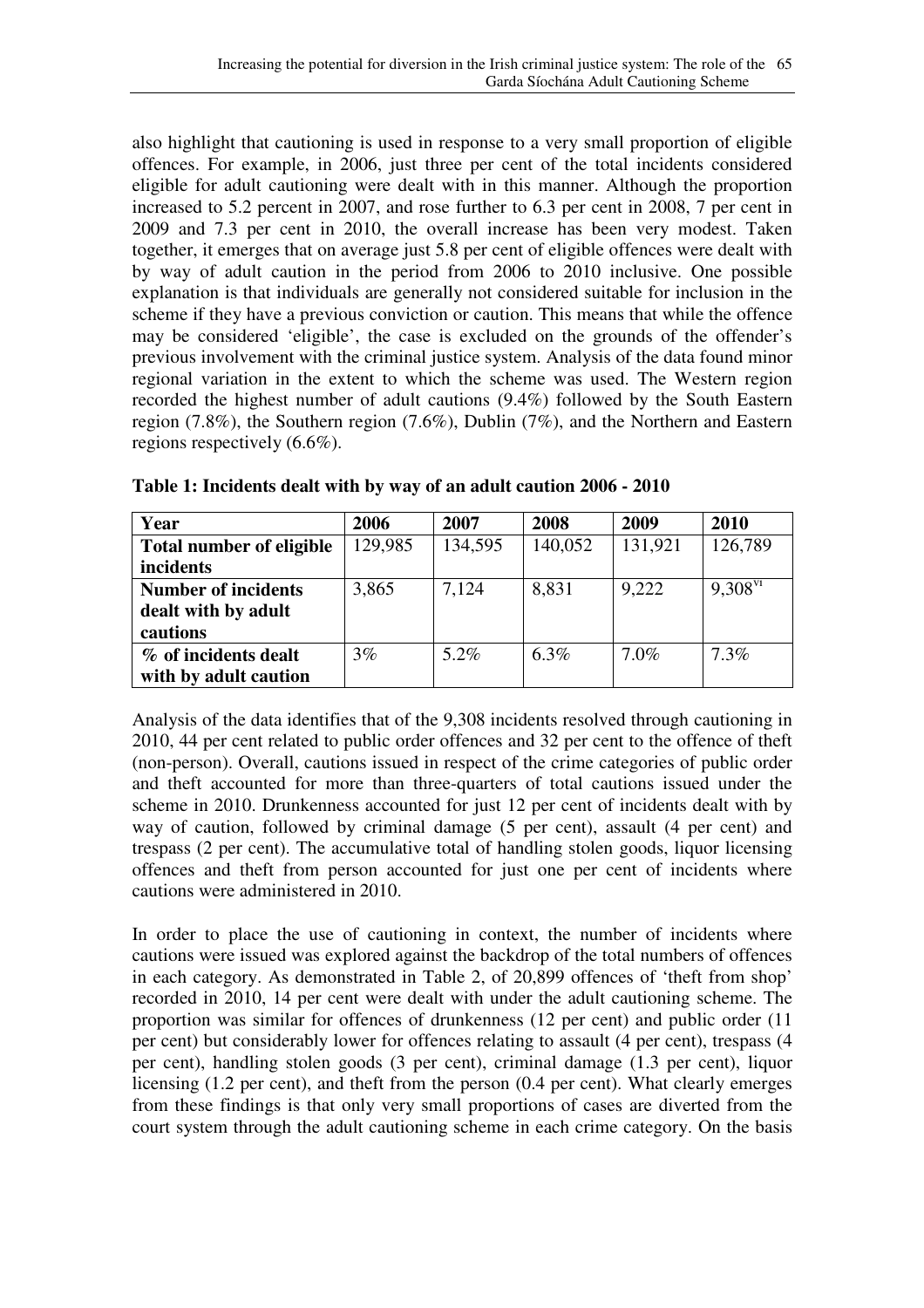of these figures, it is evident that there is considerable scope to increase the use of cautioning for the offences currently included in the scheme.

| <b>Offence Type</b>      | of<br><b>Total</b><br>number<br>offences, 2010 | <b>Number of</b><br>offences dealt with | $%$ cases dealt with<br>by Adult Caution |
|--------------------------|------------------------------------------------|-----------------------------------------|------------------------------------------|
|                          |                                                | by Adult Caution                        |                                          |
| Theft from shop          | 20,899                                         | 2,974                                   | 14%                                      |
| <b>Drunkenness</b>       | 9,426                                          | 1,157                                   | $12\%$                                   |
| <b>Public order</b>      | 37,812                                         | 4,106                                   | 11%                                      |
| <b>Assault</b>           | 11,077                                         | 385                                     | $4\%$                                    |
| <b>Trespass</b>          | 3,781                                          | 145                                     | $4\%$                                    |
| <b>Handling stolen</b>   | 1,541                                          | 47                                      | 3%                                       |
| goods                    |                                                |                                         |                                          |
| <b>Criminal</b>          | 36,553                                         | 458                                     | 1.3%                                     |
| damage                   |                                                |                                         |                                          |
| Liquor                   | 2,038                                          | 24                                      | 1.2%                                     |
| Licensing <sup>vii</sup> |                                                |                                         |                                          |
| <b>Theft from</b>        | 2,869                                          | 12                                      | 0.4%                                     |
| person                   |                                                |                                         |                                          |

**Table 2: Number and proportion of offences dealt with by adult caution, 2010** 

Adult cautioning and subsequent contact with the criminal justice system

The rationale underpinning the adult cautioning scheme seeks to divert individuals from the criminal justice system thereby reducing the likelihood of them becoming immersed in further criminal activity. A follow up analysis of persons cautioned between 2006 and 2009 identifies that one-third came to the attention of An Garda Síochána as a *suspected offender* in the twelve month period after committing the offence for which they were cautioned. It is important to note that a suspected offender refers to an individual who may have been arrested on suspicion of committing a crime though was not necessarily charged or convicted. Given existing criminological knowledge regarding the relationship between age, gender, and criminality, it was not unexpected to find that the majority of those who subsequently came to the attention of An Garda Síochána in the twelve month period following a caution were young males. For example, 82 per cent of those who came to further garda attention within twelve months of being cautioned in 2009 were males and aged between 18 and 32 years. That just over two-thirds of individuals in receipt of an adult caution did not come to the attention of An Garda Síochána as a suspected offender is noteworthy and offers much promise with regard to the diversionary potential of the adult cautioning scheme. However, it also reflects that almost all recipients of an adult caution are first-time offenders and, consequently, their propensity to re-offend is likely to be lower than their counterparts with prior criminal convictions and a history of involvement with the criminal justice system (see O'Mahony, 2000).

The inclusion of cases where offenders are arrested but not necessarily charged is likely to present a less promising picture in terms of the overall effectiveness of the scheme. The likelihood is that considerably fewer cases will result in a conviction when compared with the number arrested. This is confirmed by statistics from the UK where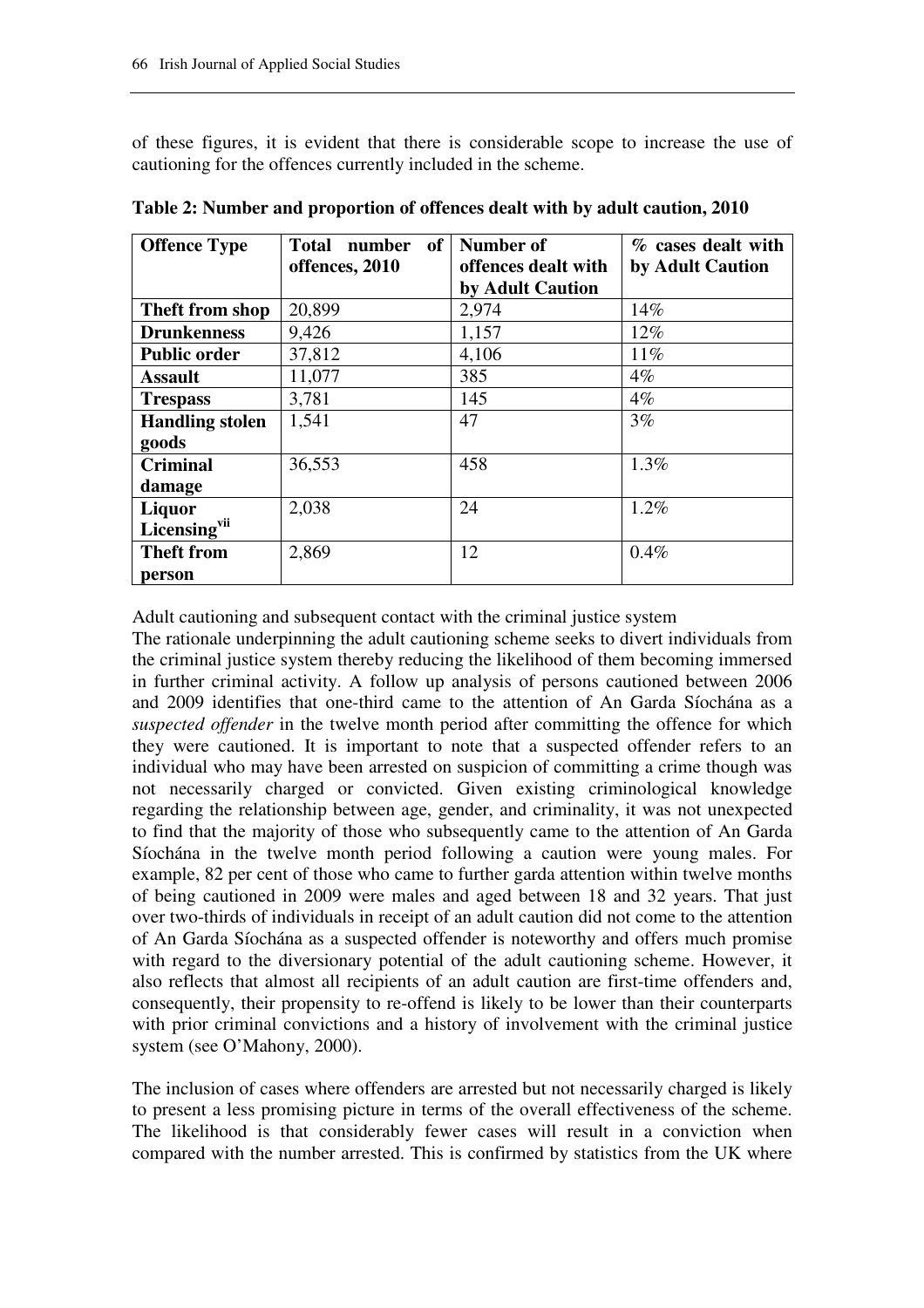it is demonstrated that only 19 per cent of adults given a caution went on to re-offend within a 12 month period. Here the rate refers only to cases where cautions and convictions were given for offences committed within 12 months of the original caution (Office for Criminal Justice Reform, 2010).

#### **Discussion**

A key issue to emerge from the analysis is the scope that exists to increase the use of adult cautioning in the Irish context. The current practice of restricting the scheme to low-level offences is in contrast to approaches elsewhere where provision is made to use cautioning for more serious offences. In England and Wales for example, the Home Office directs that cautioning may be used for serious offences - including offences that are tried by indictment only - where it is deemed appropriate in light of the circumstances of the offence or the offender (Ministry of Justice, 2013a). Similarly, guidance on the operation of the Police Adult Diversion Scheme in New Zealand facilitates the use of cautioning where the offence is serious but 'the circumstances are at the bottom end of the scale and the effect of a conviction is out of all proportion to the offence's seriousness' (New Zealand Police, 2011, p. 7).

Although provision is made under the Irish scheme for an offender to receive a second or subsequent caution in exceptional circumstances, anecdotal evidence suggests that it is used in these circumstances in very limited cases. While additional investigation is required to understand the underlying reasons, one possible explanation relates to the non-specific nature of the guidance provided to An Garda Síochána about the conditions under which additional cautions may be considered, beyond a suggestion that the offence is of a 'trivial nature' or that a 'substantial period has lapsed' since the first caution. More direct guidance which overcomes the subjectivity inherent in the current regulations is likely to provide stronger parameters for decision-making and may in turn contribute to increasing the use of adult cautions for a broader range of offenders. One example of more specific guidance is found in the cautioning guidance for England and Wales where it is stipulated that a second caution can be administered if two years has lapsed since the administration of a simple caution (no conditions attached) or five years in the case of a conditional caution or conviction (Office for Criminal Justice Reform, 2010).

There can be little doubt that there is an increased awareness of the role the victim plays in the criminal justice system. Fischer *et al.* (2002, p. 392) argue that the increased emphasis on the rights of victims in the criminal justice process 'has recast the phenomenon of crime' and in recent times there has been a steady shift toward a more victim-centred approach. However, some commentators suggest that the police cautioning system could be viewed as a move in the opposite direction, with offenders dealt with 'behind closed doors' and the victim being deprived of their day in court (Sanders, 1988). In addressing some of these criticisms, a number of jurisdictions including England and Wales, and New Zealand, have incorporated a reparative element into the adult cautioning process whereby conditions are attached to the standard caution such as a requirement to pay compensation to the victim, to repair damaged property, to make a donation to a charitable organisation, to write a letter of apology to the victim, or to meet with the victim to participate in a restorative justice process (Ministry of Justice, 2013b; New Zealand Police, 2011). Where such conditions are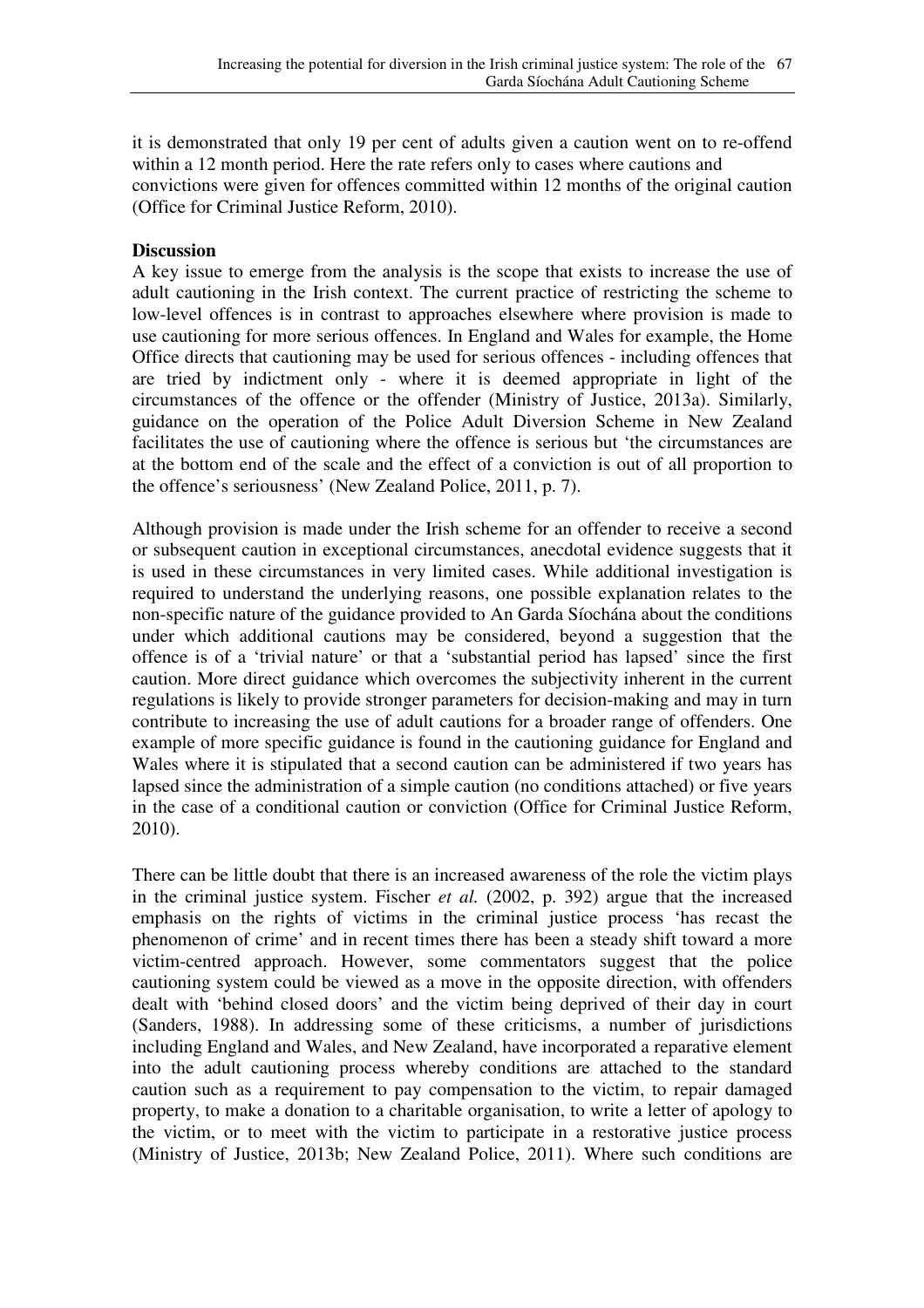attached, the caution is often referred to as a restorative caution. Paterson and Clamp (2012, p. 596) describe the restorative caution as one which encourages offenders 'to take responsibility for their actions' by reflecting on the harm caused and exploring 'how they may physically or symbolically repair the damage or harm that they have caused' to the victim. A review of restorative justice practice in Ireland undertaken by the National Commission on Restorative Justice in 2009 identified the 'potential to apply restorative justice as a diversionary measure at a pre-court stage as an option under the Garda Adult Cautioning Scheme' (Department of Justice, Equality and Law Reform, 2009, p.20). However, it remains the case that victim reparation, including restorative justice, is not currently provided for under the adult cautioning scheme in Ireland. Although the evidence on the effectiveness of restorative cautioning in reducing subsequent offending behaviour is mixed (Wilcox, Young & Hoyle, 2004), previous research has indicated that reparative and/or restorative cautions, when properly executed, can have mutual benefits for victims and offenders and improve overall victim satisfaction levels in the criminal justice process (Braddock 2011; Campbell *et al.* 2005; Hoyle, Young & Hill, 2002).

Cautioning schemes have also expanded in some jurisdictions to include rehabilitation conditions as part of the caution. Under these circumstances, conditions may include the requirement for offenders to attend alcohol or drugs counselling or anger management training. One rationale for the expansion of cautioning schemes into the area of offender rehabilitation is the argument that punitive responses, such as custodial sentences, are less likely to succeed in preventing offending when it is related to problems such as drug misuse (Ogilvie & Willis, 2009). More critical proponents of criminal justice intervention might argue that the use of additional conditions has the potential to place onerous demands on relatively low-level offenders and risks drawing them more deeply into the realm of the criminal justice system if they do not comply with the stipulated requirements and are prosecuted for the original offence as a result. Concern about this type of net-widening effect has led commentators to advocate for the expansion of safeguards 'to ensure that penalties … are not dispensed which are more interventive, onerous, or stigmatizing than the offender concerned would be likely to receive from a formal court' (Hudson, 2002, p.619). These concerns point to the importance of grounding the expansion of any cautioning scheme within a policy and practice framework that is based on the principle of proportionality and with conditions appropriately targeted to the specific rehabilitative needs of the offender. Furthermore, they highlight the necessity of providing adequate resources to facilitate the successful completion of offender rehabilitation conditions or victim reparation requirements.

The evidence presented in this paper identifies an international precedent for the expansion of adult cautioning to address concerns about victim reparation and offender rehabilitation while at the same time diverting offenders out of the formal criminal justice system. While looking outwards to the experiences of adult cautioning in England and Wales, and New Zealand, key lessons may also be garnered from the long and established history of juvenile cautioning in Ireland. Commencing in 1963 with the Juvenile Liaison Scheme, the practice of cautioning young people under 18 years has evolved over time. The most significant change occurred when juvenile cautioning was placed on a statutory basis as part of the Children Act 2001 (Seymour, 2012). Now known as the Garda Juvenile Diversion Programme, in 2010 almost three-quarters (72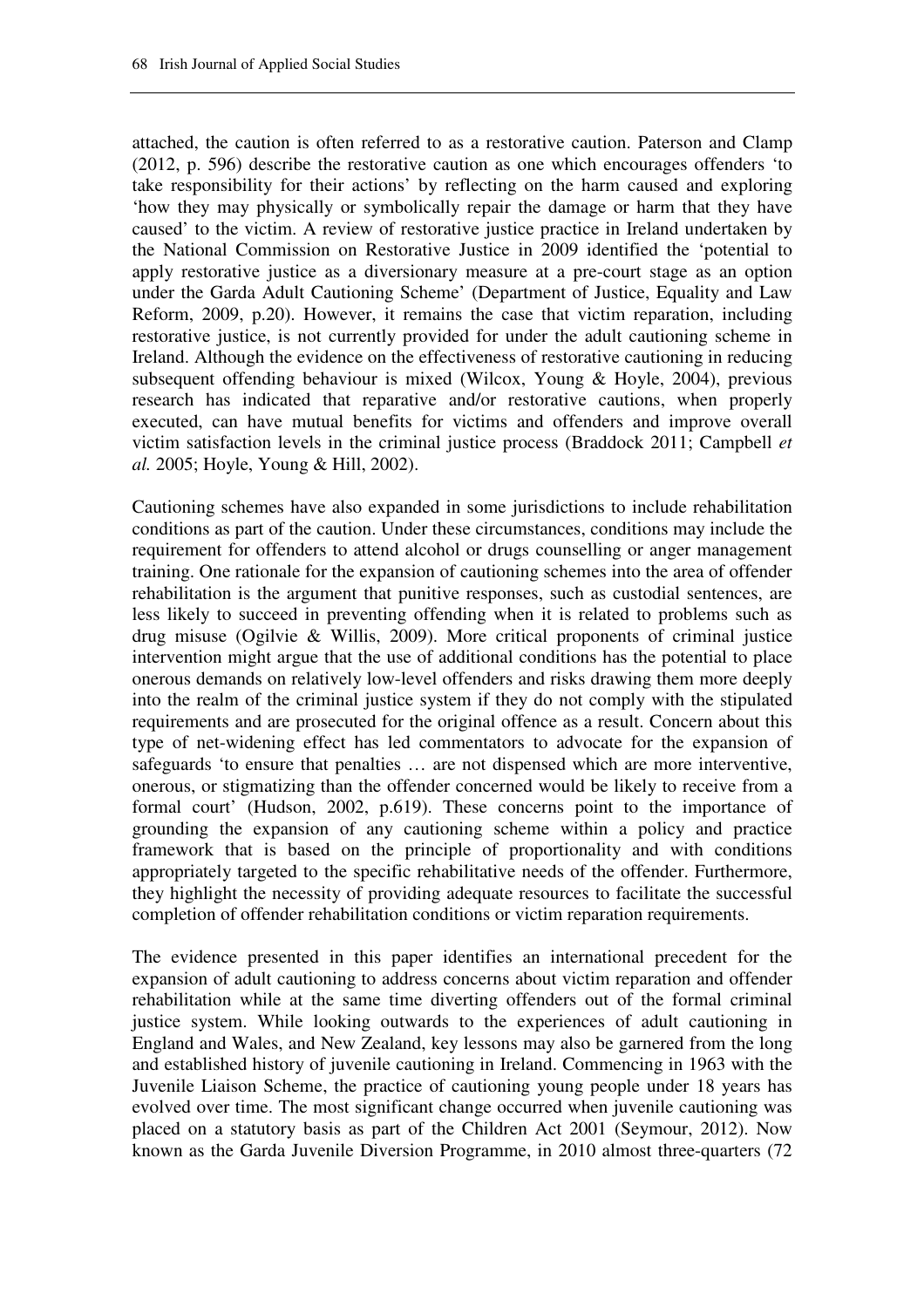per cent) of the 27,257 offending cases were diverted by way of an informal or formal caution. Unlike its adult counterpart, the majority of offences, including serious offences, are considered eligible for inclusion in the scheme with decisions made on a case-by-case basis. Furthermore, the evidence suggests that cautioning is not restricted to first-time offenders, and subsequent cautions may be issued subject to the circumstances of the offence and the status of the offender (An Garda Síochána, 2011). As part of the caution, provision exists for recipients to undertake a number of actions including attendance at diversionary activities designed to address offence-related behaviour, meeting with the victim, apologising for the harm caused, compensating the victim's loss, or abiding by an agreed curfew (ibid., 2011).

In conclusion, it is argued that further research is required before concrete conclusions can be drawn about the effectiveness of the adult cautioning scheme in reducing reoffending. That said, early indications suggest that in line with the international experience, the adult cautioning scheme in Ireland provides an alternative to divert offenders from prosecution and further immersion in the criminal justice system. Notwithstanding the concerns that were raised about net-widening in this paper, the overall analysis points to the potential that exists to expand the scheme in order to divert a broader range of offenders. Furthermore, drawing on the international experience, the scope for using enhanced cautions to address concerns about offender rehabilitation and victim reparation are identified. While there are serious implications inherent in any proposal to expand the parameters of criminal justice, with appropriately executed safeguards, initiatives such as the adult cautioning scheme offer a promising alternative, that has the potential to deliver a proportionate response to offending, in a more expedient and cost-effective manner than the formal mechanisms of the court and prison systems.

#### **Acknowledgements**

The authors would like to extend sincere thanks to Dr. Matt Bowden for comments on an earlier draft of this paper.

#### **Biographical Notes**

Graham Tolan is a Garda Sergeant based at Kells, Co. Meath.

Dr.Mairead Seymour is a Senior Lecturer at the School of Languages, Law and Society, Dublin Institute of Technology.

#### **Notes**

<sup>i</sup>The research upon which this article is based was undertaken in fulfilment of the requirements of the MA Criminology at the School of Languages, Law and Society, Dublin Institute of Technology. Both authors contributed equally to the article.

iiFor a full list of the offences eligible under the Adult Caution Scheme please see http://www.garda.ie/Documents/User/adult%20cautioning%20final%20for%20publication.pdf

iiiLimited information exists on the rationale for such a decision. In response to a Dáil question posed by CiaránCuffe (02 February 2006), Michael McDowell, the then Minister for Justice, Equality and Law Reform, stated that the offence of possession of a controlled drug had been withdrawn pending further consultation between An Garda Síochána, the Director of Public Prosecutions and the Department of Justice, Equality and Law Reform.

ivThe Criminal Justice *(*Spent Convictions) Bill 2012 published in May 2012 will allow for certain convictions to become spent after a period of between 3-7 years if an offender remains conviction free.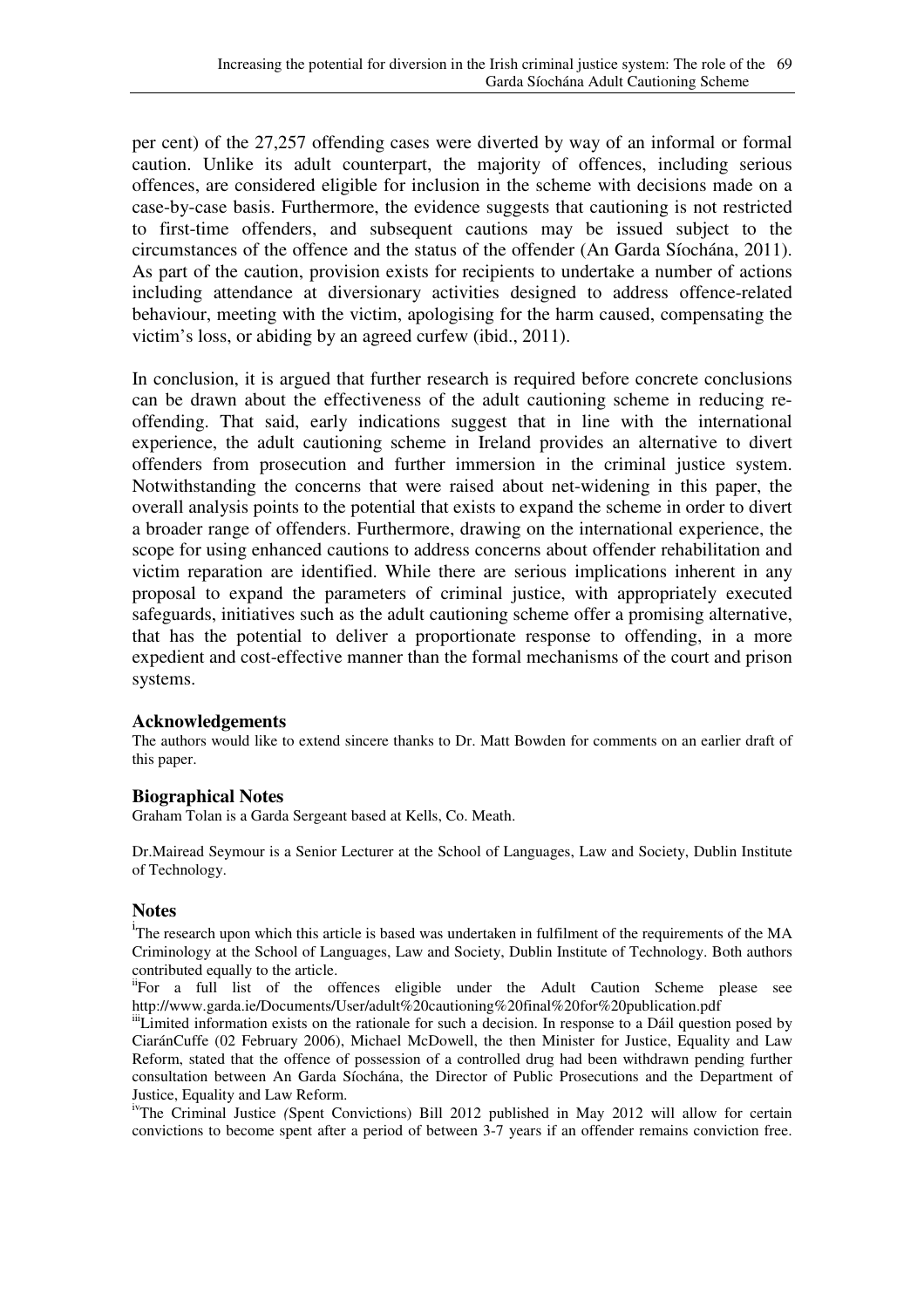Custodial sentences of 12 months or less and a range of non-custodial sentences are covered under the Bill (see http://www.oireachtas.ie/documents/bills28/bills/2012/3412/b34a12s.pdf*).*

<sup>v</sup>One of the most influential advocates of the 'nothing works' debate was Martinson (1974). On the basis of a meta-analytic study of more than 200 programmes he concluded 'that education at its best, or that psychotherapy at its best, cannot overcome, or even appreciably reduce, the powerful tendency for offenders to continue in criminal behaviour' (Martinson, 1974, p.49). Research in Britain by Brody (1976) and the IMPACT study (Folkard*et al*., 1976) also led to a questioning of the effectiveness of treatment programmes.

viData were provided from the CSO on two separate entities. The first related to the number of incidents resolved through the use of cautioning and the second to the number of individuals cautioned in a given year. An unexpected anomaly arose in the data insofar as the number of individuals exceeded the number of incidents dealt with by caution. For example, in a pattern that was consistent across the years, data returned for 2010 suggested that there were 9,308 incidents involving 9,950 individuals. One explanation provided by the CSO was that different criteria are used to record incidents compared with individual cases. In the absence of further clarification, an alternative explanation put forward by the authors is that the disparity may have arisen because of the practice of cautioning a number of individuals for the same offence (incident).

viiOffences under the Intoxicating Liquor Act and the Licensing Act are not recorded individually by the PULSE system, but are captured with many other offences under the respective Acts, including offences by the licensee which are not open to the adult caution scheme. As a result, it is not possible to state with certainty what proportion of offences, recorded under these pieces of legislation, are *eligible* for inclusion in the adult caution scheme.

#### **References**

%20(English).pdf

An Garda Síochána. (2006). *Adult caution scheme*. Retrieved from:

- http://www.garda.ie/Documents/User/adult%20cautioning%20final%20for%20publication.pdf An Garda Síochána. (2009). *Adult caution scheme*. Retrieved from:
- http://www.garda.ie/Documents/User/adult%20cautioning%20final%20for%20publication.pdf An Garda Síochána. (2011). *Annual report of the committee appointed to monitor the effectiveness of the Diversion Programme 2010*. Retrieved from: http://www.garda.ie/Documents/User/Diversion%20Programme%20Annual%20Report%202010
- Bernburg, J. & Krohn, M. (2003). Labelling, life chances, and adult crime: The direct and indirect effects of official intervention in adolescence on crime in early adulthood. *Criminology*, 41(4), 1287- 1318.
- Bottoms, A. & Shapland, J. (2011). Steps towards desistance among male young adult recidivists. In S. Farrall, M. Hough, S. Maruna, & R. Sparks (Eds.), *Escape routes: Contemporary perspectives on life after punishment* (pp. 43-80). Abingdon: Routledge.
- Braddock, R. (2011). Rhetoric or restoration? A study into the restorative potential of the conditional cautioning scheme. *International Journal of Police Science and Management*, 13(3), 195-210.

Brody, S. (1976). *The effectiveness of sentencing (Home Office research study No. 35)*. London: HMSO.

- Campbell, C., Devlin, R., O'Mahony, D., Doak, J., Jackson, J., Corrigan, T. & McEvoy, K. (2005). *Evaluation of the Northern Ireland Youth Conference Service (NIO research and statistical series: Report No. 12)*. Belfast: Northern Ireland Office.
- Davies, M., Croall, H. & Tyrer, J. (2009). *Criminal justice*. Harlow: Pearson Education Ltd.
- Department of Justice, Equality and Law Reform. (2009). *National Commission on Restorative Justice, final report*. Dublin: The Stationery Office.
- Department of Justice, Equality and Law Reform. (2010). *White paper on crime discussion document No. 2, criminal sanctions*. Retrieved from: http://www.justice.ie/en/JELR/White%20Paper%20on%20Crime%20Discussion%20Document %202%20Feb%202010%20Criminal%20Sanctions.pdf/Files/White%20Paper%20on%20Crime %20Discussion%20Document%202%20Feb%202010-%20Criminal%20Sanctions.pdf
- Folkard, M., Smith, D. & Smith D. (1976). *Impact (Intensive matched probation and after care treatment) Vol. 2: The results of the experiment (Home Office research study No. 36)*. London: HMSO.